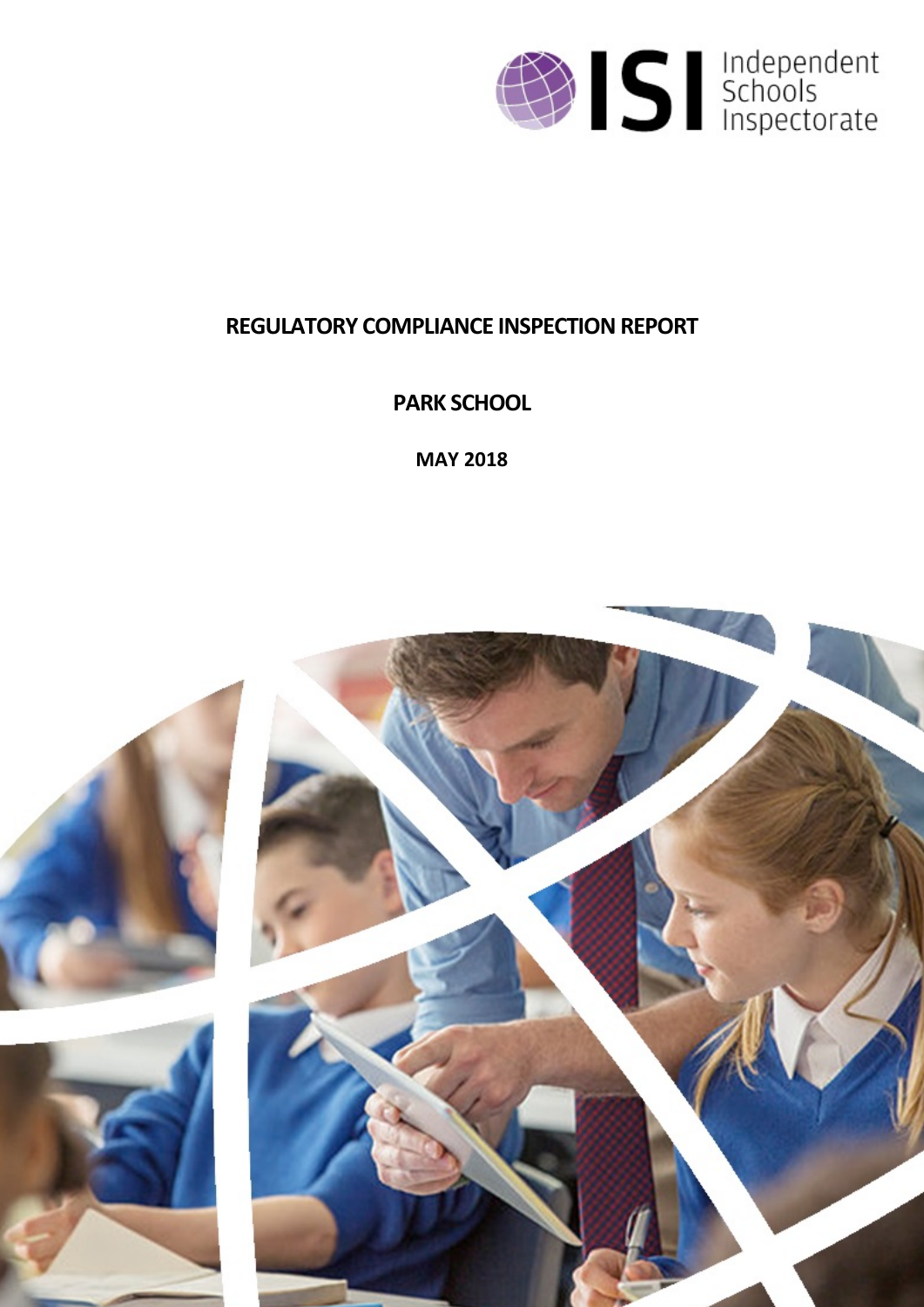**Contents** 2

## **CONTENTS**

|    | <b>SCHOOL'S DETAILS</b>                                              | 3 |
|----|----------------------------------------------------------------------|---|
| 1. | <b>BACKGROUND INFORMATION</b>                                        | 4 |
|    | About the school                                                     | 4 |
|    | What the school seeks to do                                          | 4 |
|    | About the pupils                                                     | 4 |
| 2. | <b>REGULATORY COMPLIANCE INSPECTION</b>                              | 5 |
|    | Preface                                                              | 5 |
|    | <b>Key findings</b>                                                  | 6 |
|    | PART 1 - Quality of education provided                               | 6 |
|    | PART 2 - Spiritual, moral, social and cultural development of pupils | 6 |
|    | PART 3 - Welfare, health and safety of pupils                        | 6 |
|    | PART 4 - Suitability of staff, supply staff, and proprietors         | 6 |
|    | PART 5 - Premises of and accommodation at schools                    | 6 |
|    | <b>PART 6 - Provision of information</b>                             | 7 |
|    | PART 7 - Manner in which complaints are handled                      | 7 |
|    | PART 8 - Quality of leadership in and management of schools          | 7 |
| 3. | <b>INSPECTION EVIDENCE</b>                                           | 8 |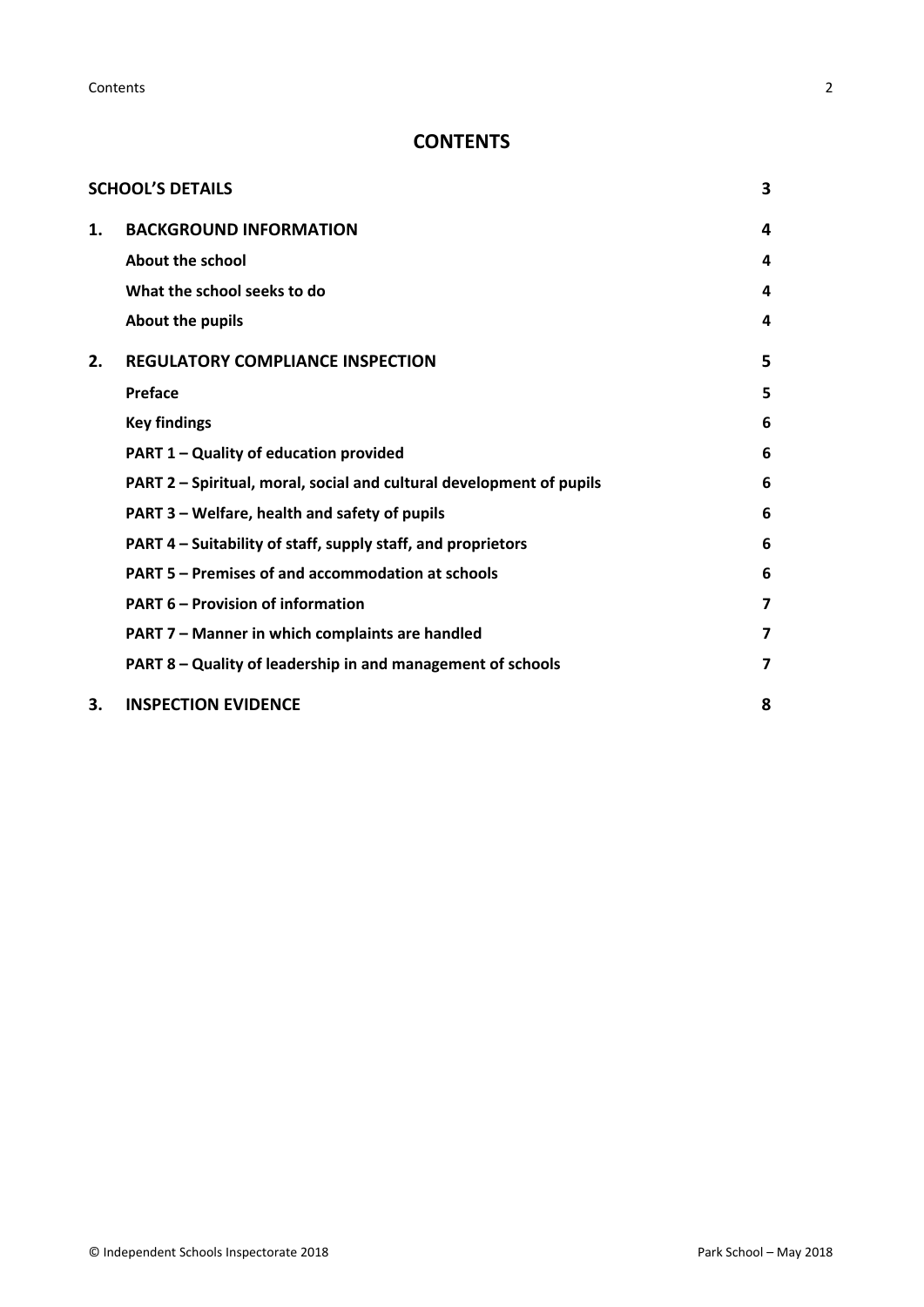| <b>School</b>             | Park School                                                           |     |                |     |
|---------------------------|-----------------------------------------------------------------------|-----|----------------|-----|
| <b>DfE</b> number         | 837/6000                                                              |     |                |     |
| <b>Address</b>            | 43 Queens Park South Drive<br>Bournemouth<br>Dorset<br><b>BH8 9BJ</b> |     |                |     |
| Telephone number          | 01202 396640                                                          |     |                |     |
| <b>Email address</b>      | office@parkschool.co.uk                                               |     |                |     |
| <b>Headteacher</b>        | Mrs Melanie Dowler                                                    |     |                |     |
| <b>Chair of governors</b> | <b>Mr Andrew Main</b>                                                 |     |                |     |
| Age range                 | 2 to 11                                                               |     |                |     |
| Number of pupils on roll  | 370                                                                   |     |                |     |
|                           | <b>Boys</b>                                                           | 196 | <b>Girls</b>   | 174 |
|                           | <b>EYFS</b>                                                           | 126 | <b>Juniors</b> | 244 |
| <b>Inspection dates</b>   | 23 to 24 May 2018                                                     |     |                |     |

## <span id="page-2-0"></span>**SCHOOL'S DETAILS**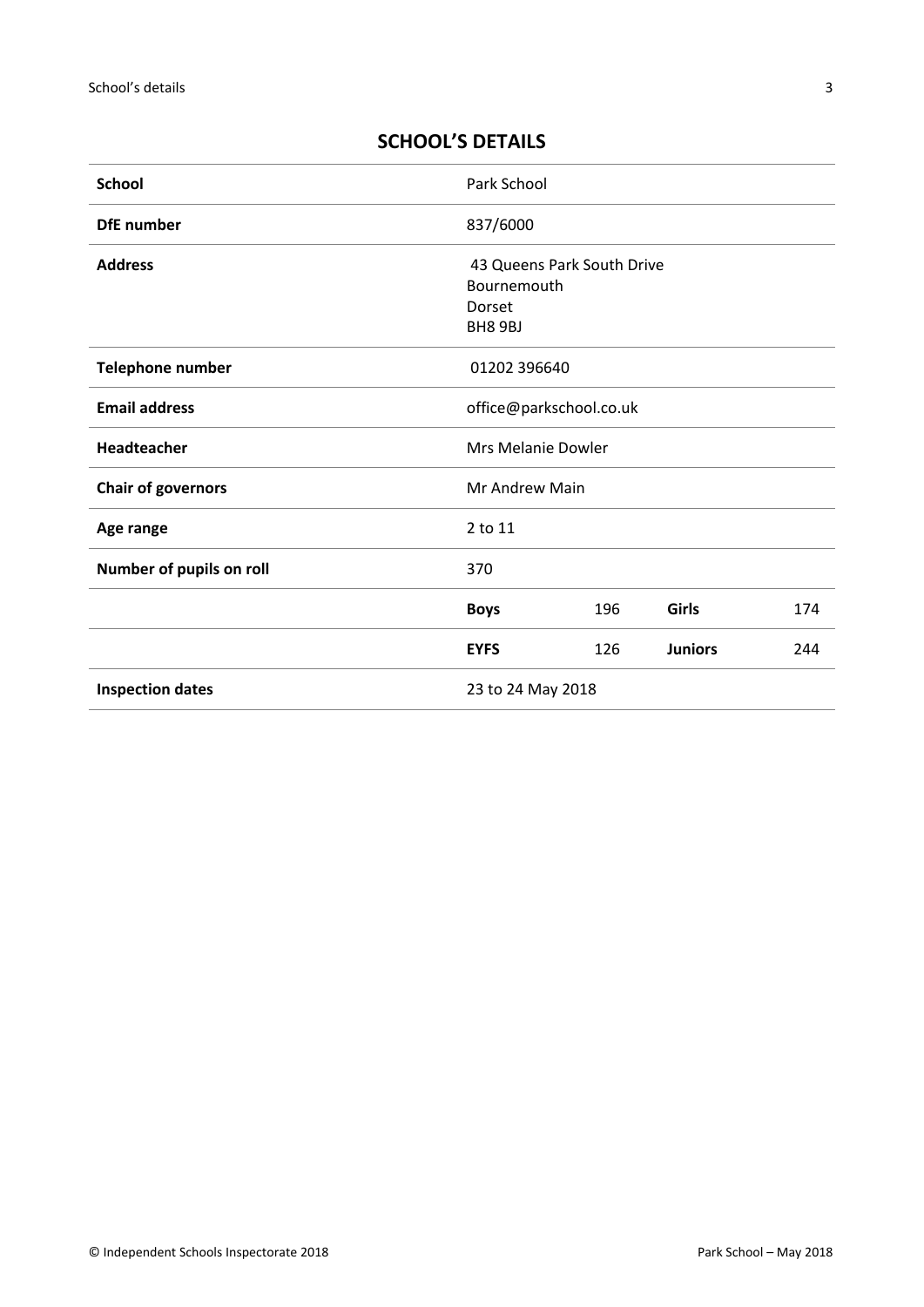## <span id="page-3-0"></span>**1. BACKGROUND INFORMATION**

#### <span id="page-3-1"></span>**About the school**

- 1.1 Park School is an independent day school for boys and girls between the ages of two and eleven years.
- 1.2 The school is run as a limited company with four directors who are known as the school governors.
- 1.3 The current headteacher was appointed in September 2017.
- 1.4 Significant changes since the last inspection include the use of an additional site and the development of sports facilities there.
- 1.5 The school was founded in 1928 in Portsmouth. It moved to its present site, one mile north of Bournemouth town centre, in 1939.

#### <span id="page-3-2"></span>**What the school seeks to do**

1.6 The school aims: to create a happy school where children can work, play and succeed in a friendly, secure and supportive environment; to produce well-educated, well-rounded, well-adjusted and polite children who understand the importance of hard work, high personal standards, self-discipline and respect for others; and to help each pupil develop their full potential. Its motto is 'Whatsoever thy hand findeth to do, do it with thy might'.

#### <span id="page-3-3"></span>**About the pupils**

1.7 Pupils come mainly from the local area, mostly from professional White British families with a range of minority ethnic backgrounds also represented. Nationally standardised tests indicate the ability profile of the school is above average. The school hasidentified 28 pupils as having special educational needs and/or disabilities which include dyslexia, dyspraxia, speech and language therapy, and sensory needs. All of these pupils receive additional specialist help. No pupil in the school has an education, health and care plan or statement of special educational needs. English is an additional language for 21 pupils, who are monitored and supported mainly in class. Data used by the school recognise more able pupils, and curriculum planning is modified appropriately for them within class.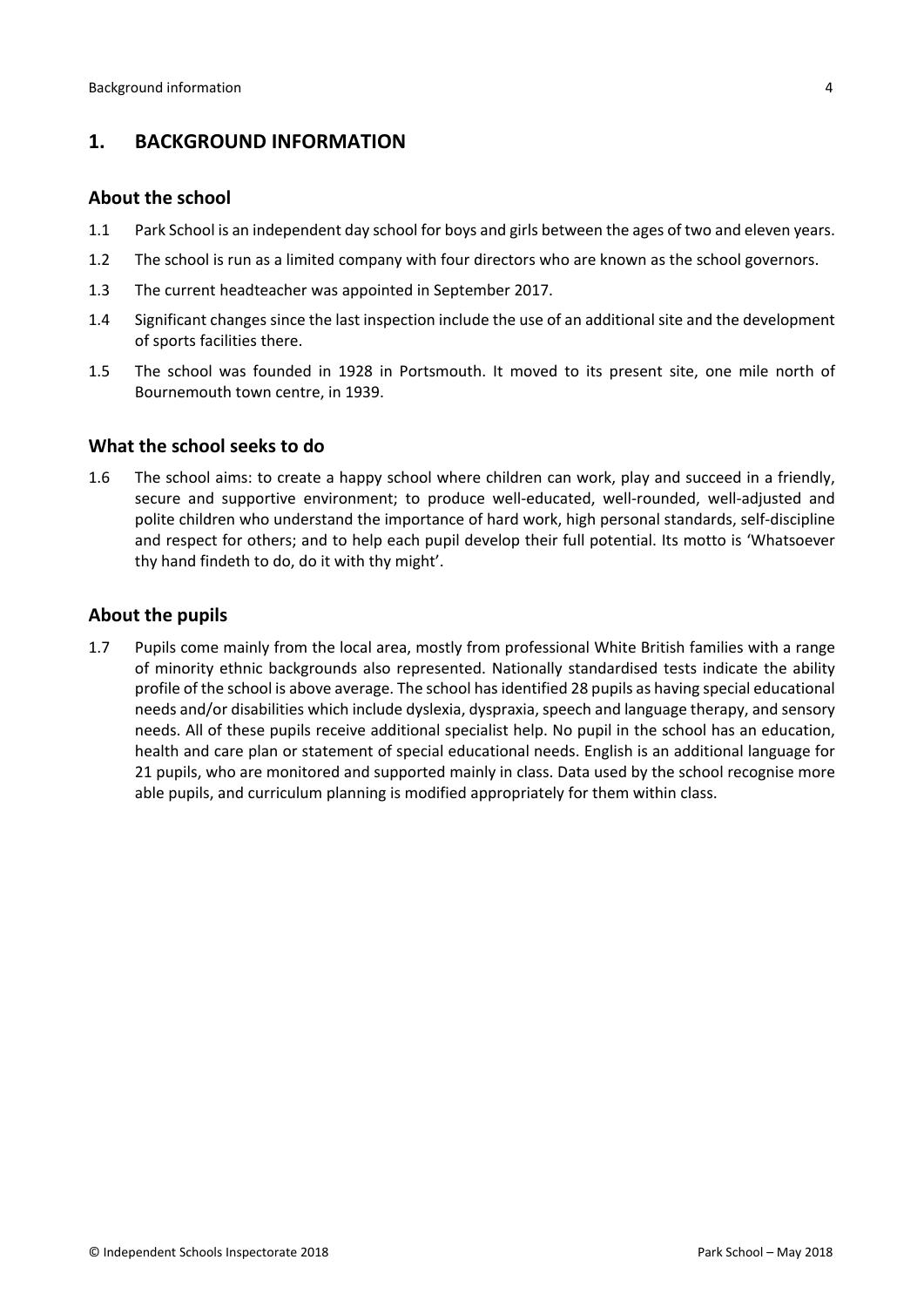## <span id="page-4-0"></span>**2. REGULATORY COMPLIANCE INSPECTION**

## <span id="page-4-1"></span>**Preface**

The registration authority for independent schools is the Department for Education (DfE), which directs inspection according to a specified frequency or at any time where the DfE has particular concerns about a school. The Independent Schools Inspectorate (ISI) is the body approved by the Secretary of State for the purpose of inspecting schools which are, or whose heads are, in membership of the associations which form the Independent Schools Council (ISC) and reporting on the extent to which they meet the Independent School Standards ('the standards') in the Schedule to the Education (Independent School Standards) Regulations 2014. Accordingly, inspection records whether the school meets each of these standards, which are arranged in eight Parts, each of which is divided into separate paragraphs. The inspection of schools that have early years settings not requiring registration similarly records whether the school complies with key provisions of the Early Years Foundation Stage statutory framework, and for registered settings the full range of the Early Years Foundation Stage provisions is considered. Additionally, the inspection reports on the school's accessibility plan under Schedule 10 of the Equality Act 2010 and the ban on corporal punishment under section 548 of the Education Act 1996. It comments on the progress made by the school in meeting the compliance action points set out in the school's most recent statutory inspection.

All association independent schools will have an inspection within three yearsfrom April 2016, in accordance with the Framework and DfE requirements. The inspection may be of COMPLIANCE ONLY or a combined inspection of EDUCATIONAL QUALITY AND COMPLIANCE depending on a number of factors, including findings from their most recent inspection. Schools judged not to meet the standards may also be subject to a progress monitoring visit before their next routine inspection. The progress monitoring visit will judge whether the school has taken the necessary action to meet any un-met standards identified at their previous inspection.

The inspection was also carried out under the arrangements of the ISC Associations for the maintenance and improvement of the quality of their membership.

**This is a COMPLIANCE ONLY inspection and as such reports only on the school's compliance with the standards.** The standards represent minimum requirements and judgements are given either as **met** or as **not met**. All schools are required to meet all the standards applicable to them. Where the minimum requirements are not met, this is clearly indicated in the relevant section of the report and the school is required to take the actions specified.

Inspections do not include matters that are outside of the regulatory framework described above, such as: an exhaustive health and safety audit; compliance with data protection requirements; an in-depth examination of the structural condition of the school, its services or other physical features; contractual arrangements with parents; an investigation of the financial viability of the school or its accounting procedures.

Inspectors may be aware of individual safeguarding concerns, allegations and complaints as part of the inspection process. Such matters will not usually be referred to specifically in published reports in this document but will have been considered by the team in reaching its judgements.

Links to the full regulations and requirements can be found here: The Education [\(Independent](http://www.legislation.gov.uk/uksi/2014/3283/contents/made) School Standards) [Regulations](http://www.legislation.gov.uk/uksi/2014/3283/contents/made) 2014, Early Years Foundation Stage Statutory [Framework.](https://www.gov.uk/government/publications/early-years-foundation-stage-framework--2)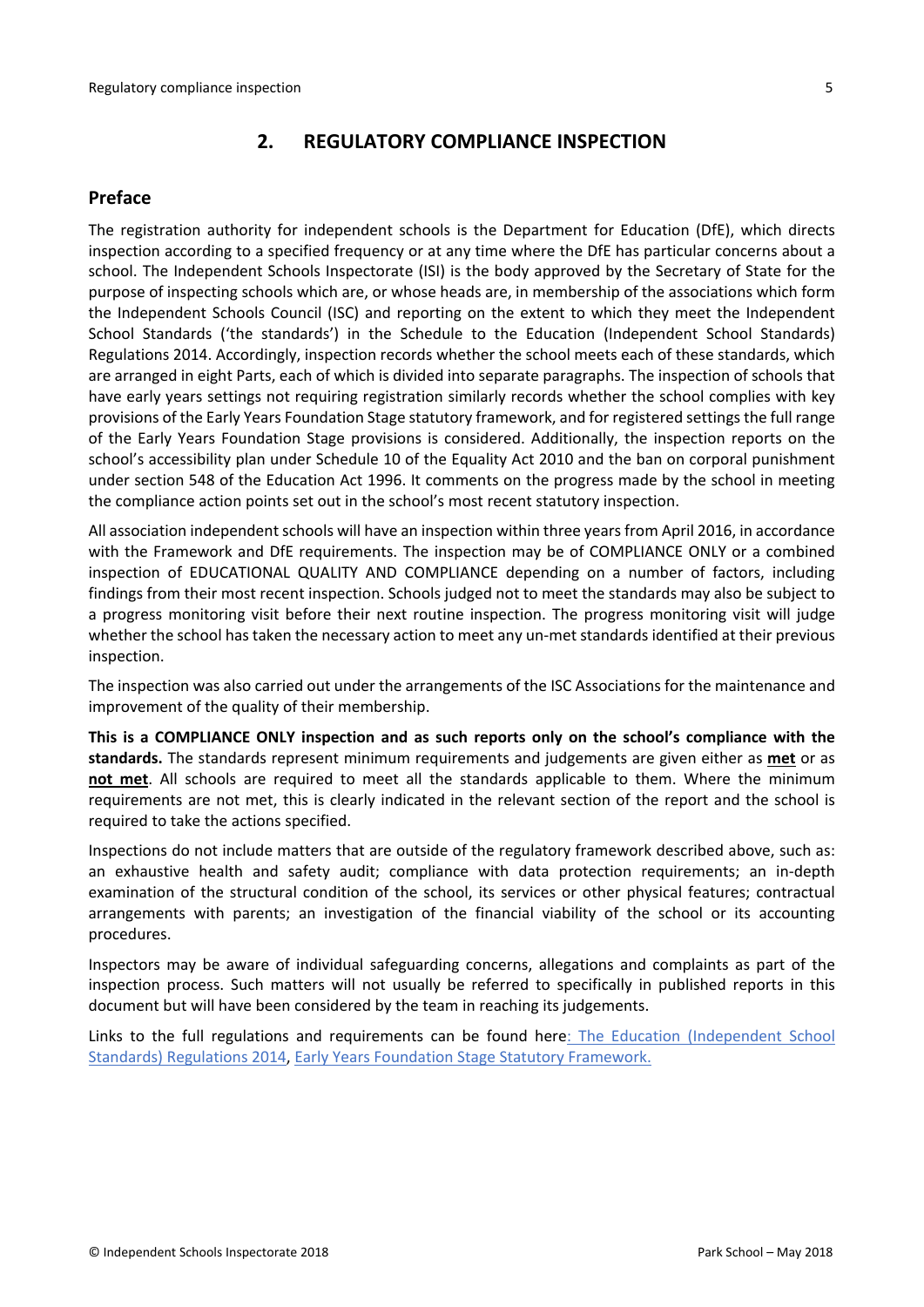## <span id="page-5-0"></span>**Key findings**

2.1 The school meets the standards in the schedule to the Education (Independent School Standards) Regulations 2014, and relevant requirements of the statutory framework for the Early Years Foundation Stage, and associated requirements, and no further action is required as a result of this inspection.

## <span id="page-5-1"></span>**PART 1 – Quality of education provided**

- 2.2 The school measures attainment using national curriculum tests. Where data is available for 2015, the results were well above the national average for maintained schools.
- 2.3 The curriculum is documented, supported by appropriate plans and schemes of work for the pupils and covers the required breadth of material. The teaching enables pupils to make good progress, encompasses effective behaviour management and is supported by suitable resources. A suitable framework for the assessment of pupils' performance is in place.
- **2.4 The standards relating to the quality of education [paragraphs 1–4] are met.**

#### <span id="page-5-2"></span>**PART 2 – Spiritual, moral, social and cultural development of pupils**

- 2.5 Principles and values are actively promoted which facilitate the personal development of pupils as responsible, tolerant, law-abiding citizens.
- **2.6 The standard relating to spiritual, moral, social and cultural development [paragraph 5] is met.**

#### <span id="page-5-3"></span>**PART 3 – Welfare, health and safety of pupils**

- 2.7 Arrangements are made to safeguard and promote the welfare of pupils by means that pay due regard to current statutory guidance; good behaviour is promoted; bullying is prevented so far as reasonably practicable; health and safety requirements are met, including those relating to fire safety; provision is made for first aid. Pupils are properly supervised; admission and attendance registers are maintained, as required, and there is a strategic approach to risk assessment. A disability access plan is in place.
- **2.8 The standardsrelating to welfare, health and safety [paragraphs 6–16], the requirement of Schedule 10 of the Equality Act 2010, and the ban on corporal punishment undersection 548 of the Education Act 1996 are met.**

#### <span id="page-5-4"></span>**PART 4 – Suitability of staff, supply staff, and proprietors**

- 2.9 The school makes appropriate checks to ensure the suitability of staff, supply staff, and proprietors and a register is kept as required.
- **2.10 The standards relating to the suitability of those in contact with pupils at the school [paragraphs 17–21] are met.**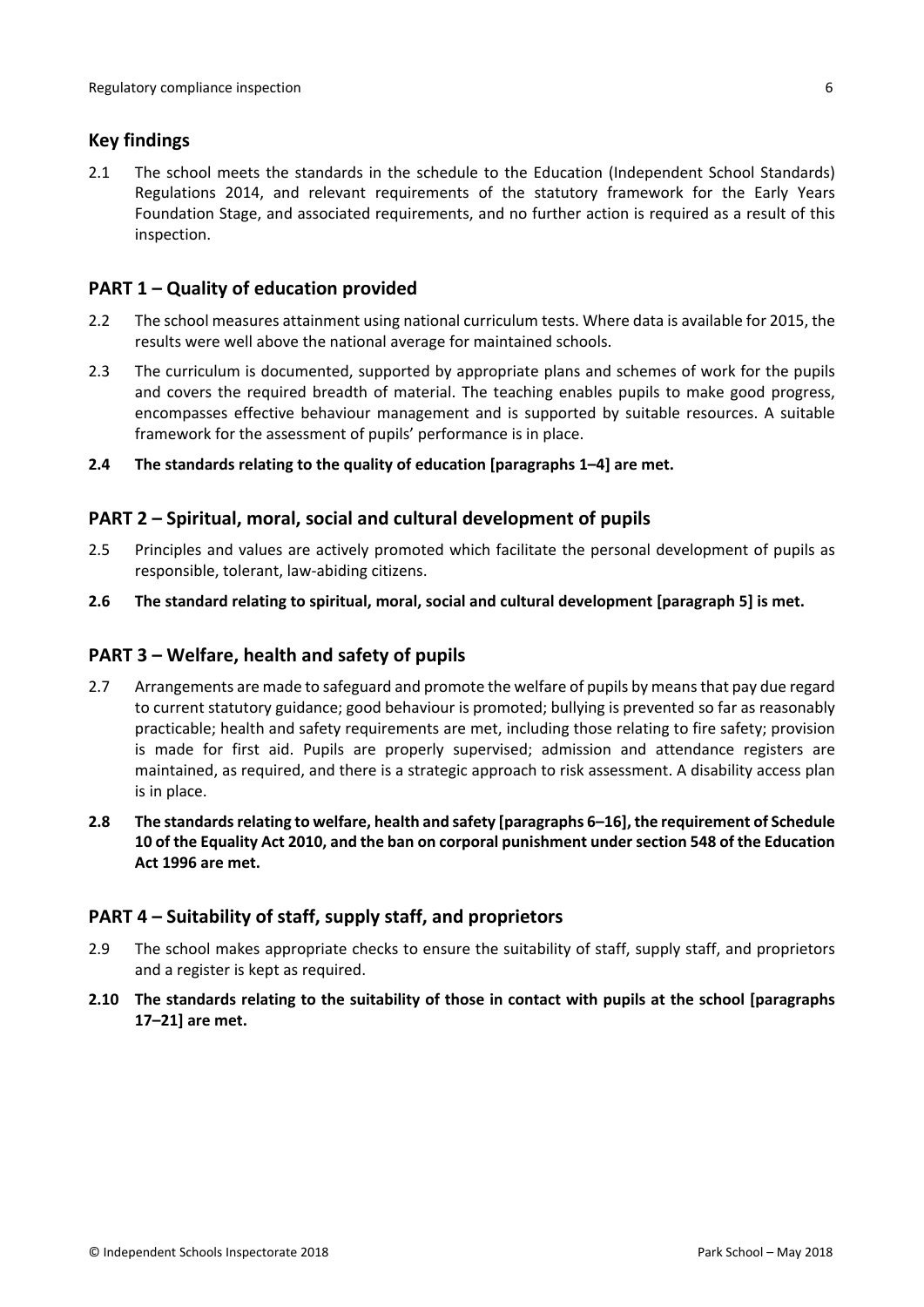#### <span id="page-6-0"></span>**PART 5 – Premises of and accommodation at schools**

2.11 Suitable toilet, changing and showering facilities for pupils and appropriate accommodation for their medical and therapy needs are provided. The premises are maintained to a standard commensurate with health and safety; acoustics and lighting are appropriate; water provision is adequate. Suitable outdoor space is provided for physical education and outdoor play.

#### **2.12 The standards relating to the premises and accommodation [paragraphs 22–31] are met.**

## <span id="page-6-1"></span>**PART 6 – Provision of information**

2.13 A range of information is variously published, provided or made available to parents, inspectors and the Department for Education. These include details about the proprietor, the ethos of the school and the curriculum, and of the school's arrangements for admission, behaviour and exclusions, bullying, health and safety, first aid, details of the complaints procedure, and the number of complaints registered under the formal procedure during the preceding school year, and the provision for those with education, health and care plans or English as an additional language. They also include particulars of the school's academic performance during the preceding school year, and its results in public examinations, inspection reports and (for parents only) a report at least annually of their own child's progress. The safeguarding policy is posted on the school's website.

#### **2.14 The standard relating to the provision of information [paragraph 32] is met.**

#### <span id="page-6-2"></span>**PART 7 – Manner in which complaints are handled**

- 2.15 Parental complaints, if any, are handled effectively through a three-stage process, (informal, formal and a hearing before a panel of three, one of whom is independent of the school). Each stage has clear time scales, and at the third stage the panel can make findings and recommendations which are communicated to the complainant. Records are kept appropriately, including of any action taken, whether or not a complaint is successful.
- **2.16 The standard relating to the handling of complaints [paragraph 33] is met.**

#### <span id="page-6-3"></span>**PART 8 – Quality of leadership in and management of schools**

2.17 The proprietor ensures that the leadership and management demonstrate good skills and knowledge, and fulfil their responsibilities effectively, so that the other standards are consistently met and they actively promote the well-being of the pupils.

#### **2.18 The standard relating to leadership and management of the school [paragraph 34] is met.**